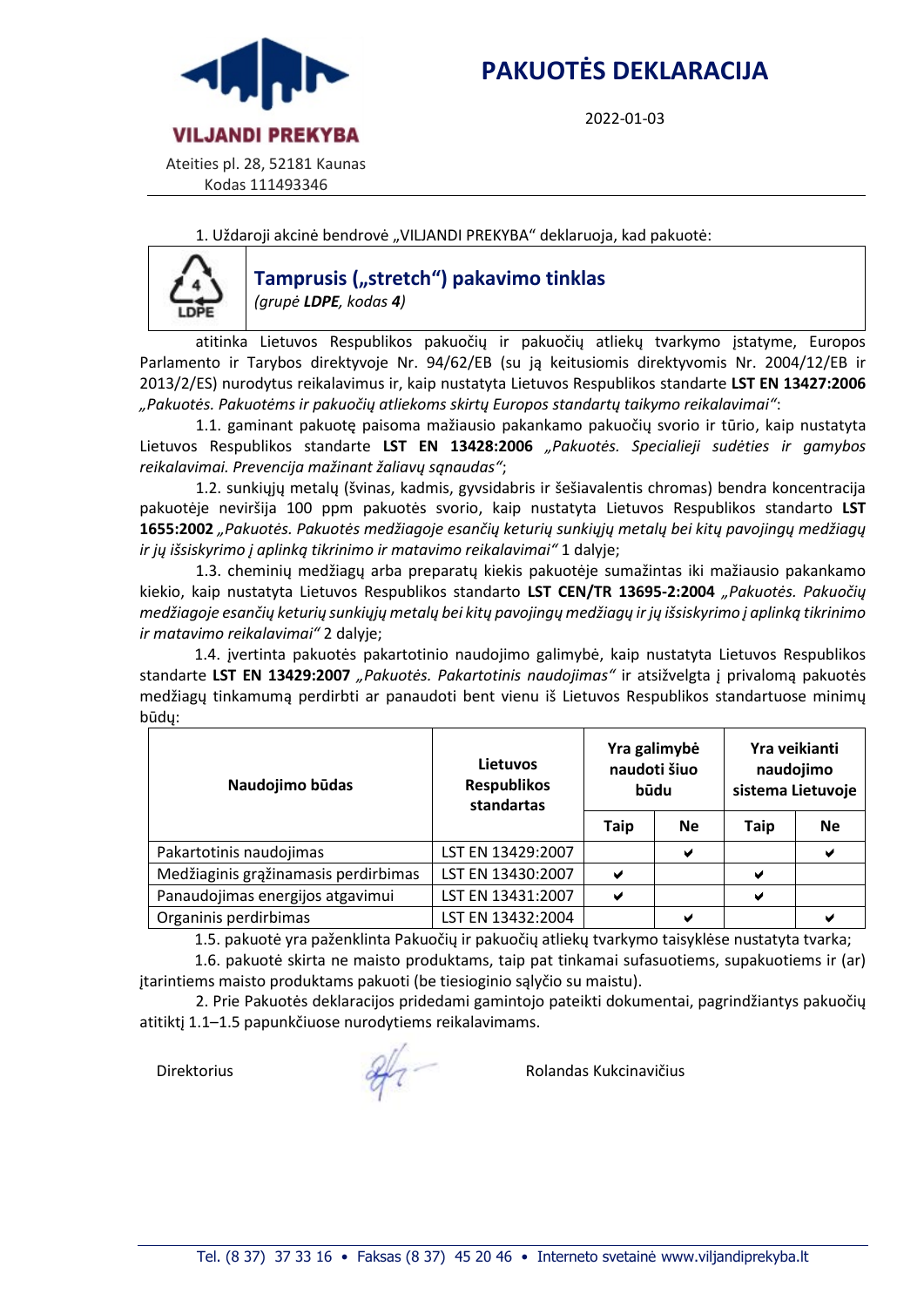

## **PRODUCT SPECIFICATIONS DATA SHEET**

**TYPE: PN/10T DESCRIPTION: STANDARD PALLET NET**

**COLOR: Transparence warps and cross mesh .**

**WIDTH OF NET: 50 cm (+/- 1cm) NUMBER OF YARNS :40**

**WEIGHT / METER: 2.5 gr (±5%)**

**BREAKING STRENGTH / YARN:60 - 70 Kp**

**ELOGATION :20 - 22 %**

**LENGTH: 1000 m**

**ROLL WEIGHT:** 3**.50 kgr ( ±5 %) NET'S WEIGHT : 2.5 kgr ( ±5 %) CORE'S WEIGHT : 1 kgr ( ±5 %)**

**ROLL DIAMETER:22 - 24 cm** 

**COMPOSITION:High density polyethylene resin, colorant (TiO2 based pigment, polyethylene substrate), antioxidant, antistatic agent providing maximum tensile strength .**

**REGULATORY INFORMATION: Pallet net complies with the European Directives, regarding materials intended for contact with foodstuffs. A detailed**

 **Food Contact Statement for plastic application is available separately.**

**STORAGE: Pallet net should be stored in a dry atmosphere on a pared, drained and not flooded area, at temperatures under 60°**C. **Higher temperature, humidity, sunlight and further external factors could have a negative effect on the quality of the product and its storage life. Keep the product away from chemical products which could alter the structure of polyolefins. Do not bring the net in contact with substances that contain Sulphur (S), Copper (Cu), Arsenic (As), Mercury (Hg), Titanium(Ti), Fluoride(F), Bromide (Br), Iodide(I), Aluminum(Al) when their concentration is over 200 ppm and**  with chlorine (Cl) of concentration over 50 ppm, this applies when the net is in the **packaging stage, around a finished bale and during storage. If the concentration is higher than that mentioned above, netwrap may be damaged .**

<sup>\*</sup> Information contained in this publication is true and accurate at the time of publication and to the best of our knowledge. The nominal values stated herein are obtained using laboratory test specimens but all recommendation or suggestions are made without guarantee, since the conditions of use are beyond our control. Determination of the suitability of the product for the application contemplated by the user.